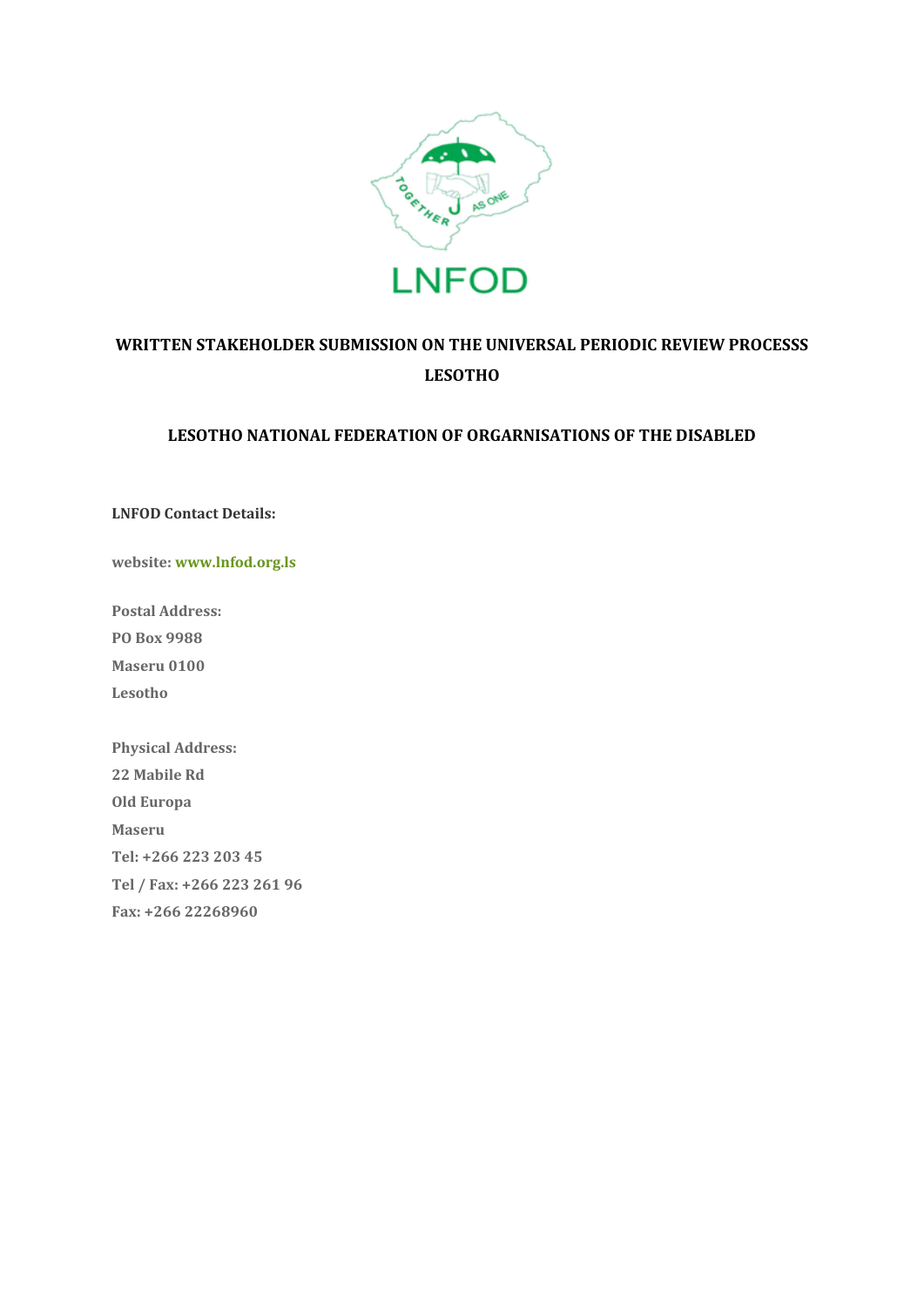#### **1. METHODOLOGY**

The methodology used in compiling this report is a combination of desktop research and consultative meetings with Disabled Person's Organisations (DPO) that are affiliates of the LNFOD namely:

- 1. Lesotho National Association of the Physically Disabled (LNAPD)
- 2. Intellectual Disability Association of Lesotho(IDAL)
- 3. Lesotho National League of the Visually Impaired Persons (LNLVIP)
- 4. National Association of the Deaf Lesotho (NADL)

This process was concluded with a consultative workshop to complement and validate the draft report.

#### **2. CONSTITUTIONAL AND LEGAL FRAMEWORK**

Lesotho's Constitution 1993<sup>1</sup> enshrines fundamental human rights and freedoms, amongst them the freedom from discrimination on the basis of race, colour, Sex, language, religion, political or other opinion, national or social origin, property, birth or other status. Disability is not a mentioned ground for discrimination although it may be argued that it falls under the heading of "0ther status". It is recommended that Lesotho adds disability as a specific ground for discrimination in recognition of the widespread discrimination faced by persons with disability in Lesotho. The Principles of State Policy in the Constitution of Lesotho<sup>2</sup> make provision for the rehabilitation, training and social resettlement of disabled persons. The Principles of State Policy are not enforceable by courts of law but are implemented by policy and are intended to guide and agencies of Lesotho in performance of their functions. Protection of the rights of disabled persons is required in the form of a disability equity law which will domesticate the provisions of the UNCRPD ensuring that Lesotho lives up to its obligations under international law.

**.** 

 $1$  Lesotho Constitution 1993 chapter II section 4(1)

<sup>&</sup>lt;sup>2</sup> Lesotho Constitution 1993 section 25,33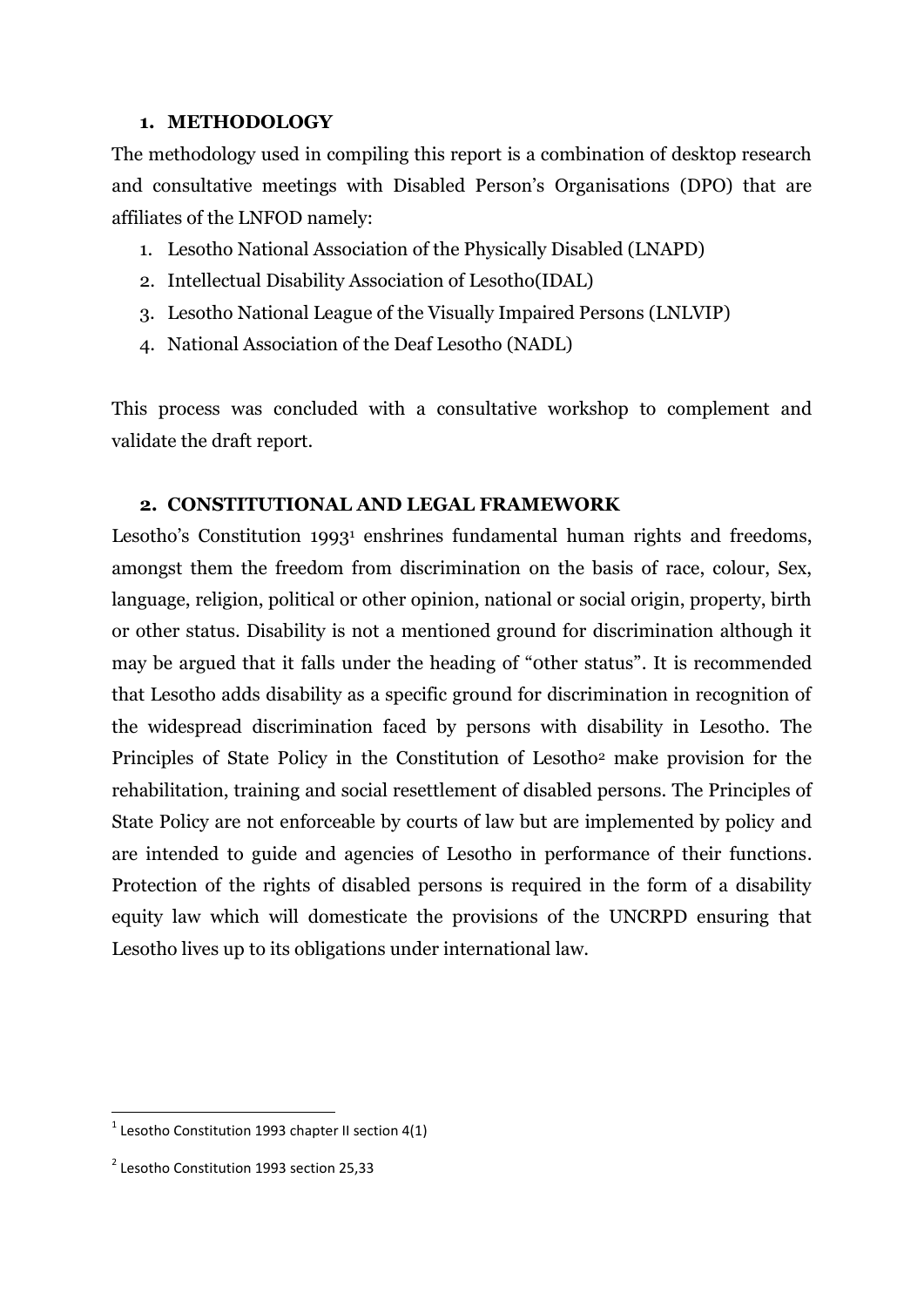#### **2.1 LEGISLATION**

There are several laws that recognise the rights of disabled persons such as the National Assembly Electoral Amendment Act 2011<sup>3</sup> which requires that persons with disabilities be taken into account in political platforms and electoral processes (elections, rallies). However in this Act persons with mental disabilities are denied their right to participate in the electoral process due to a lack of mental capacity. The Children's Protection and Welfare Act of 2011 also specifically provides in its discrimination clause<sup>4</sup> that children with disabilities shall not be discriminated against and section 13 makes specific reference to the rights of children with disabilities such as the right to dignity and the right to education.

LNFOD wishes to note the provisions of section 219 of the Criminal Procedure and Evidence Act 1981 which discriminate against persons with mental capacity by not requiring evaluation of mental capacity before evidence is taken to be inadmissible. This section constitutes a gross violation of the right to access justice and equality before the law of persons with mental disability. It amounts to a violation of Lesotho's obligations under the UNCRPD. LNFOD calls upon the government of Lesotho to review and amend these provisions all other discriminatory provisions in laws in Lesotho.

At policy level recognition of the rights of persons with disability is found in the National Strategic Development Plan where disability is included as a crosscutting issue and in the Social Development Policy which aims at ensuring the social inclusion of persons with disability. However the monitoring and evaluation frameworks of the abovementioned policies do not have disability specific indicators making it difficult to track progress on the policy objectives related to disability.

Lesotho adopted the National Disability and Rehabilitation Policy in 2011 whose aim is to ensure the meaningful inclusion of persons with disabilities in mainstream society. However LNFOD reports that there is a lack of directives and guidelines on the implementation of the policy which leads to a lack of clear and effective

**.** 

<sup>&</sup>lt;sup>3</sup> National Assembly Electoral Amendment Act 2011 section 30

<sup>&</sup>lt;sup>4</sup> Childrens Protection and Welfare Act 2011 clause 6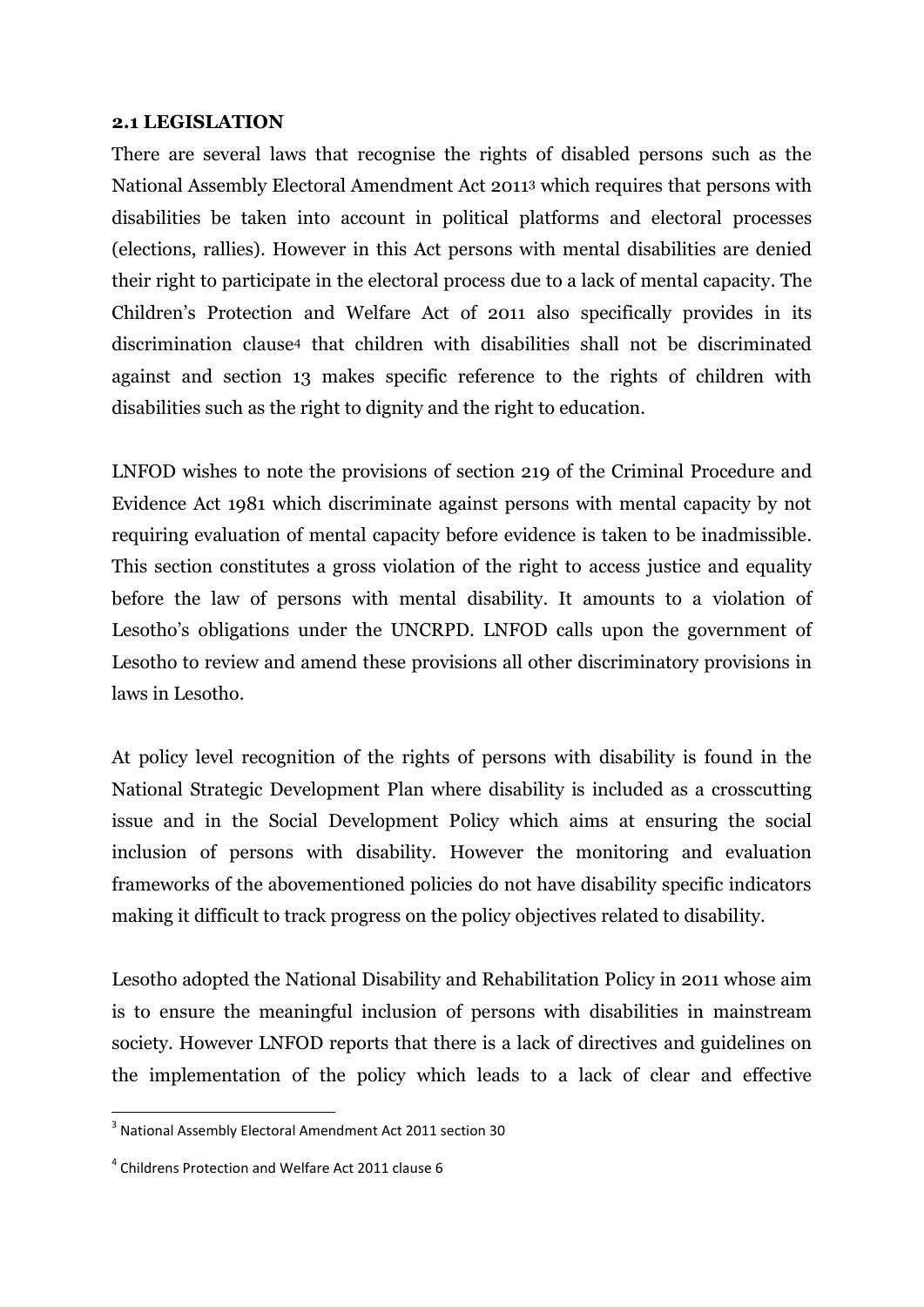implementation of this policy. Ever since its adoption parliament has not adopted a budget for its implantation which contributes to the slow implementation of this policy.

# **3. INSTITUTIONAL AND HUMAN RIGHTS INFRASTRUCTURE FOR DISABILITY RIGHTS**

- **3.1 The courts:** The High Court in Lesotho is given authority by the Constitution to determine violation of fundamental human rights and freedoms.<sup>5</sup> There are no Constitutional cases determining the rights of disabled persons due to a lack of knowledge on disability and human rights by disabled persons and a lack of supportive services to assist some disabled persons to effectively access the court system. Sign language interpreters, psychologist to support persons are not easily accessible.
- 3.2**Parliament:** LNFOD has successfully held meetings with the Parliamentary Portfolio Committee on the Social Cluster on the domestication of the UNCRPD. There has been a positive response in that the responsible section for drafting has been called upon to show the first draft of the Disability Equity Bill in June. However the government is still urged to ensure the timely enactment of this law which is long overdue as Lesotho ratified the UNCRPD in 2008 committing itself to the drafting of disability specific legislation.
- **3.3 National human rights institutions:** Although preparations are advanced for the establishment of the National Human Rights Commission such Commission has not yet been established. However the Human Rights Unit of the Justice and Human Rights Ministry is spearheading the development of the National Human Rights Policy in which process LNFOD has been fully consulted in the inclusion of disability issues in the policy.

1

<sup>&</sup>lt;sup>5</sup> Constitution of Lesotho 1993 section22 (2)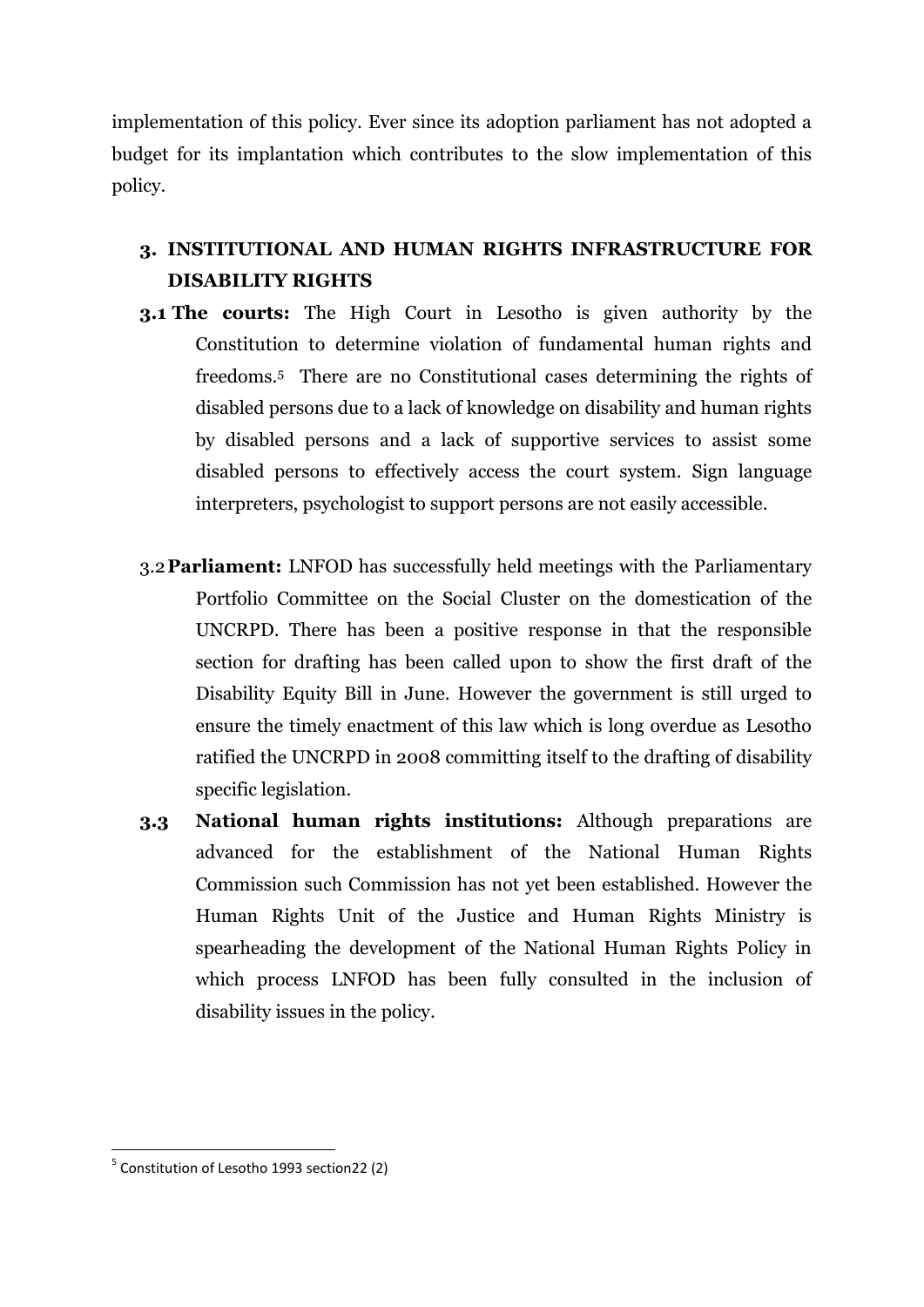# **4. PROMOTION AND PROTECTION OF HUMAN RIGHTS ON THE GROUND**

### **4.1Cooperation with Human Rights Mechanism**

Lesotho has to date not submitted a state report on the UN Convention on the Rights of Persons with Disability since ratification of the Convention in December 2, 2008. We urge Lesotho to submit a state report to the relevant Committee on the state of disability rights in Lesotho.

#### 4.2 **Specific rights**

### **4.2.1 The right to work and just, favourable conditions of work**

In Lesotho both the Labour Code 1992 and employment policies within government provide no specific reference to the employment of persons with disability. There are in addition no strategies employed by government to ensure the employment of persons with disability such as quotas for the employment of persons with disability or tax rebates offered to private businesses which employ persons with disability. We urge the Government of Lesotho to adopt a national code of good practice for the employment of persons with disability, to amend the labour code to reflect the rights of persons with disability to and in employment and to adopt mechanisms to promote the employment of persons with disability in Lesotho. Studies show that in Lesotho there is a low employment rate amongst the disabled.<sup>6</sup>

The Ministry of Forestry and Land Reclamation did not involve people with disabilities in the poverty alleviation projects on the basis that they are sick and can therefore not cope with the labour intensive methods used in the projects. Following the awareness raising initiatives undertaken by LNFOD there has been a tremendous change in this practice. There is now a requirement that each group of the labour force in these projects include a number of people with disabilities.

### **4.2.2 Right to social security and adequate standard of living**

There is to date no social protection provision for persons with disability as a vulnerable group. Of the 3.7% of the population which are disabled persons7, there

**.** 

<sup>&</sup>lt;sup>6</sup> SINTEF Living conditions study Lesotho p 67

<sup>&</sup>lt;sup>7</sup> Lesotho Census Report 2006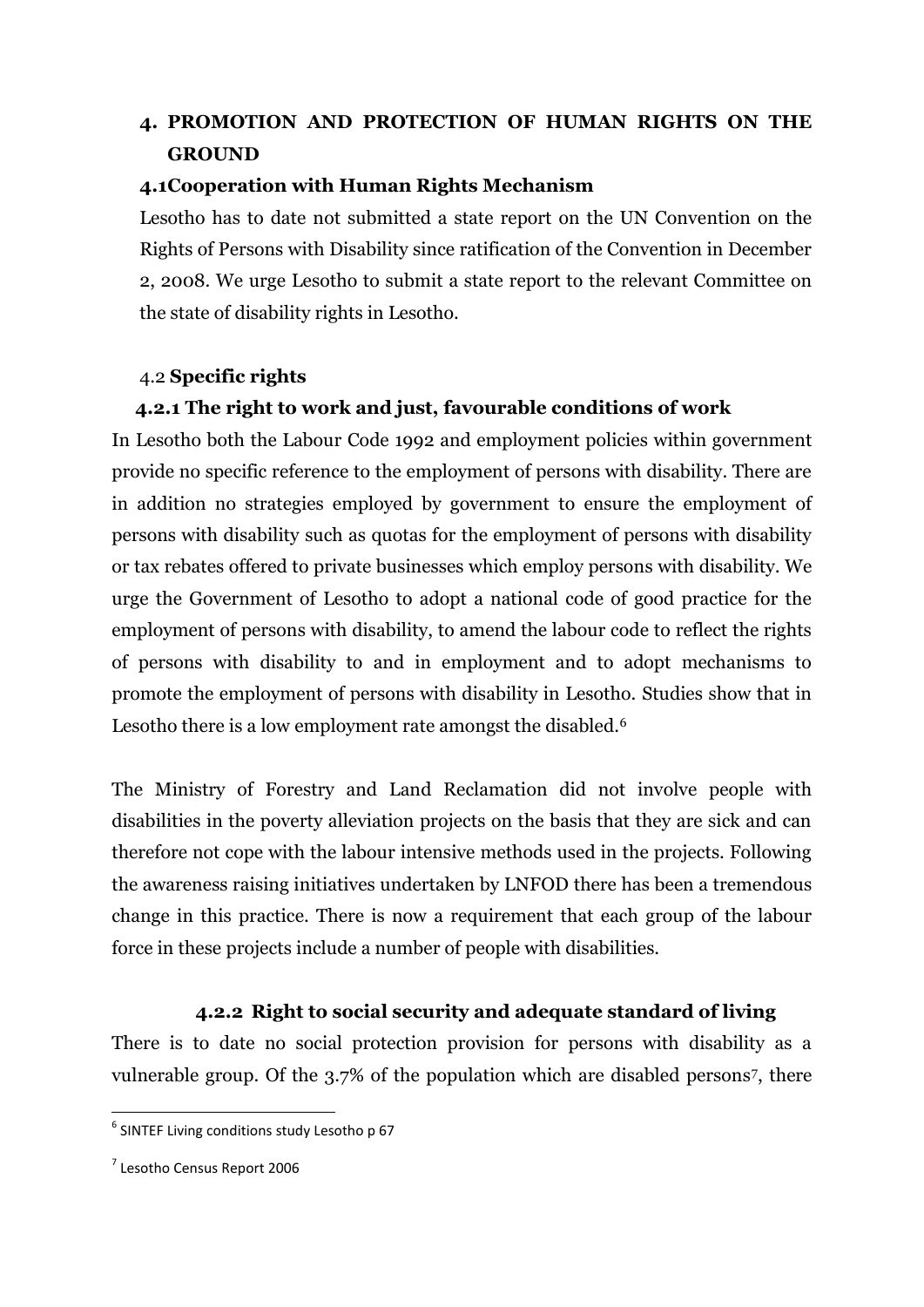are persons with disability whom the severity and magnitude of their disability leave them vulnerable and who require assistance from government in the form of a social protection grant. We urge the government of Lesotho to research the need for this grant and take steps towards the establishment of this grant for the severely disabled persons.

## **4.2.3 Right to education**

There is generally lower school attendance and literacy rates among disabled persons.<sup>8</sup> The Lesotho College of Education and the Faculty of Education at the National University of Lesotho have introduced the Special Education Programmes following the advocacy efforts by LNFOD and its affiliates.

Supportive services are needed to ensure that indeed persons with disability access education as the right of all Basotho as per the Education Act 2010. We urge the government of Lesotho to ensure the employment of sign language interpreters, the brailing of relevant reading material for students with visual disability and the provision of assistive technology where required in line with the INCRPD.

## **5. Conclusion and Summary of Key recommendations**

Whilst the adoption of a National Disability Policy is seen as a big development for Lesotho, political commitment towards disability issues and the requisite financial support for disability programmes as well as a disability specific legislation are still major concerns of organizations of persons with disability in Lesotho. Below is a summary of the key recommendations from LNFOD and its affiliates:

- 1. The Government should ratify the Optional Protocol to the UNCRPD
- 2. The Government should enact the disability equity law in line with the UNCRPD
- 3. The implementation plan for the Disability and Rehabilitation Policy is needed urgently. The government should include a budget for the implementation of the Disability Policy.

 8 SINTEF Living Conditions Study Lesotho P85